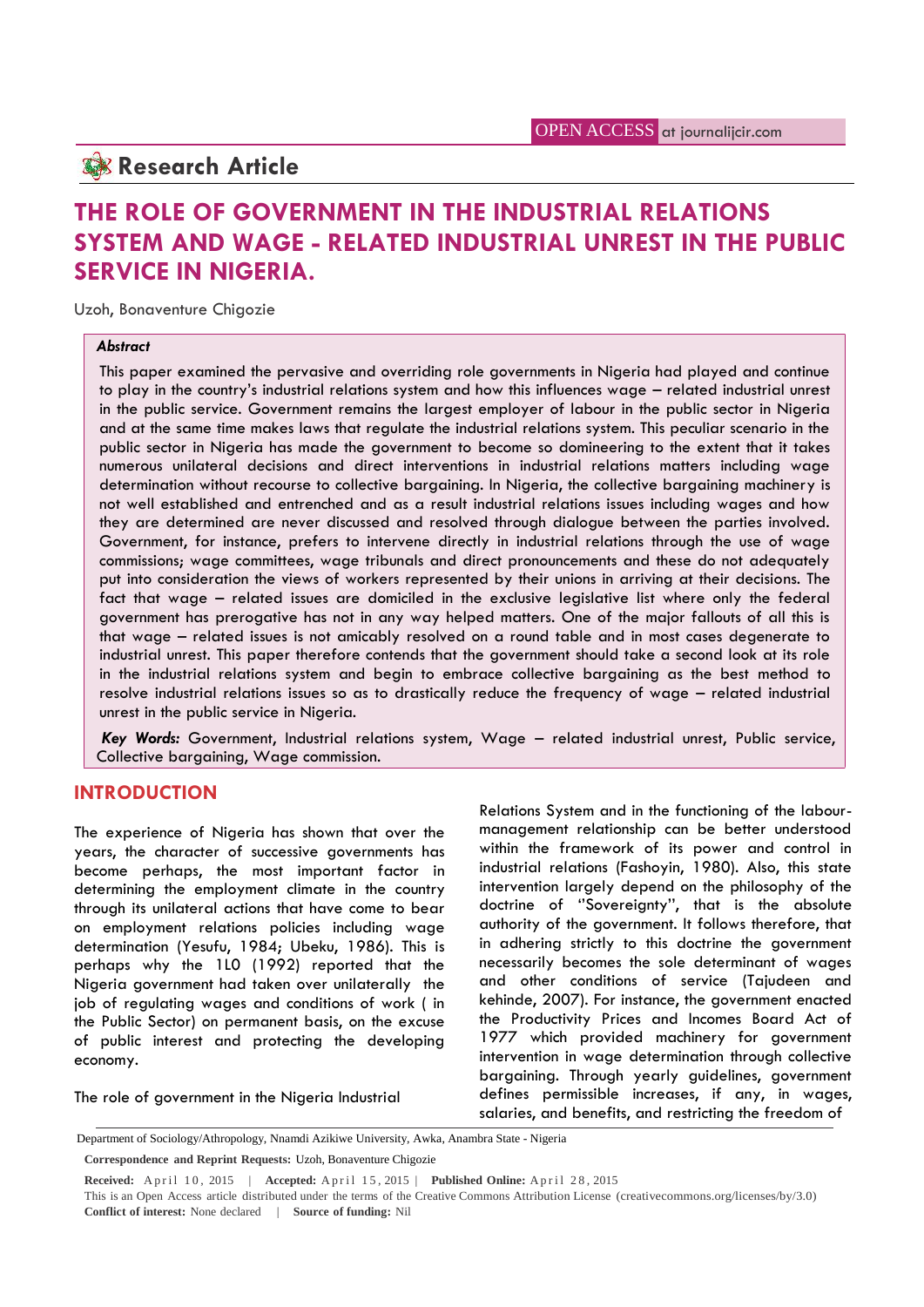the parties in the use of the collective bargaining process (Fashoyin, 2005). It is therefore important to investigate how government's role in wage determination influences the frequency of industrial unrest in the Public Service.

According to Tajudeen and Kehinde (2007), all labour/ employment policies in Nigeria are to be seen as integral part of the national policies and objectives of the country as a whole. And the national policy and objectives of the country at a particular period in time is a function of the philosophy and ideological orientation of the nation's leadership at that time or period in question, be it colonial, military or civilian. Military rule in Nigeria was often characterized by flagrant violation of the tenets of the rule of law. Military regimes handled all labour management issues including wage determination with arbitrariness that often engendered industrial unrest in the Public Service (Adesina, 1994). According to Olukoshi (1990), as an important actor in Nigeria's Industrial Relations System, military governments often engage in unilateral actions without following due process on labour management matters (Olukoshi, 1990; Babawale, 1991). Yusuf (2009) argues that the advent of democratic rule in Nigeria has left some impacts on the Industrial Relations System in the country. However, because the country had a longer period of military dictatorship than civil rule, the impact of the Military is still pronounced. More importantly, the country tends to be dominated by military culture even during civilian regimes (Yusuf, 2009). The implication of this trend to the nation's Industrial Relations System is that democratic regimes in Nigeria exhibit similar pattern of attitude to industrial relations.

In Nigeria, the Federal Government Appears to play some sort of overriding role on labour relations and especially in wage determination in the Public Sector where it remains the only employer of labour (Yesufu, 1984; Ubeku, 1986). The government unilaterally imposes wage structures in the Public Service without due consultations and negotiations with the representatives of labour (trade unions) (Adesina, 1995; Kester, 2006). Ubeku (1986) reports that the state has employed a wide range of actions in regulating employment relations in the Public Service, some were coercive while others were through various legislations. He posits that the history of state interventions has been characterized by various strategies, which include the following, voluntarism, limited intervention, guided democracy, corporatism and direct force. It is therefore important to investigate how government's role in the Industrial

Relations System in Nigeria, especially in wage determination influences the frequency of industrial unrest in the public Service.

# **Conceptual Clarifications**

Some concepts used in this work are hereby clarified so as to remove any ambiguity pertaining to their meaning in the context of this work. The concepts are as follows;

### *Government*

This refers to a group of people that governs a community or unit. It sets out and administers public policies and exercises executive, political and sovereign power through customs, institutions and laws within a state. A government can be classified into many types which include; democracy, republic, monarchy, aristocracy, dictatorship, among other forms. In other words government is the system by which a state or community is governed. It is a means by which state policy is enforced, as well as the mechanism for determining the policies of the state (Wikipedia, 2013). InvestorWords (2015) regards government as a group that exercises sovereign authority over a nation, state, society or other body of people and is responsible for making and enforcing laws, managing currency and protecting the population from external threats, and may have other duties or privileges.

# *Wage*

Employers usually see wage as all costs incurred for the recruitment and use of labour in their enterprises. These include direct wages, fringe benefits, social security benefits paid to the employees and other costs incurred for occupational safety and health and development. Employers are therefore concerned with the total cost of labour. Workers on their own see wages as the direct payment received for work done (Kessler, 1995; 2000).

Duncan (1989) and Poole and Jenkins (1998) posit that workers are concerned with the immediate quantum of disposable income, although they recognize that fringe benefits associated with terms and conditions of employment and all other benefits in cash or kind are also part of wages. The types and quantum of fringe benefits vary with countries. It is determined through government intervention with legislation and collective bargaining between employers and trade unions. It is therefore a result of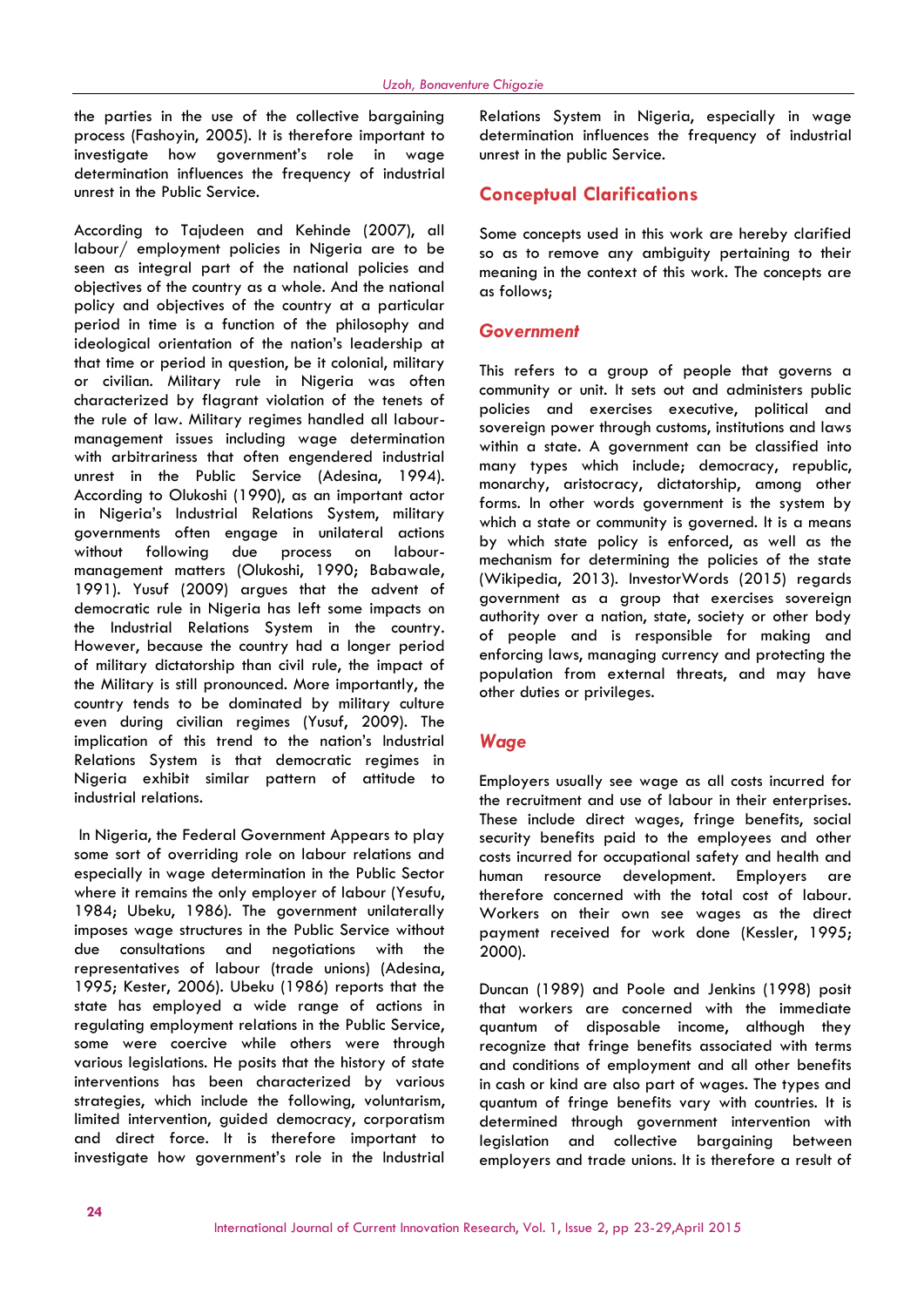tripartite consultation and agreement (Milkovitch and Newman, 1990).

According to Armstrong (1999), the main components of payment systems include; basic pay, productivity incentives, social security, fringe benefits such as medical benefits, paid leave and allowances. Some of the allowances include rent in lieu of quarters, basic amenities for electricity, water, transport, subsidies for education of children, and Domestic Assistants (Armstrong, 1999; Bratton, 1999).

### **Industrial unrest**

Is a generic term that covers all forms of industrial actions undertaken by workers and employers to express their dissatisfaction in the workplace (Anugwom, 2007). Although, strike is the most popular form of the manifestations of industrial unrest in any society, there are other forms, which do not attract much notice or public attention. Yet this latter category accounts for a significant proportion of labour - Management dispute (Fashoyin, 2005). The other forms through which industrial unrest manifests itself are mainly used by workers and their unions as pressure methods on the employers to win their demands (Fashoyin, 2005). The types of action in this category include, work-to-rule, over time ban, lockin/out, and intimidation (Fashoyin, 2005).

# **Public Service**

Refers to service provided by government to people living within its jurisdiction, either directly (through the public sector) or by financing provision of services. In other words, service provided or supported by government or its agencies (Wikipedia, 2014). Service performed for the benefit of the public, especially by a non-governmental organization. Public service also refers to the business of supplying an essential commodity, such as water or electricity, or a service, such as communication, to the public.

# **The Role of Government in the Industrial Relations System and Wage - Related Industrial Unrest in the Public Service in Nigeria: A Theoretical Review.**

A by-product of British labour policy in Nigeria was the adoption of the voluntary principle, which had strong roots in the conventions, and resolutions of the International Labour Organization (ILO), of which Britain was a founding father (Fashoyin, 2005). The premise of the voluntary principle was to discourage the use of the thirty-party, and with the belief that only those who are directly interacting in day to day relations at work are best placed to find answers to their problems. This view derived its strength from the "laissez faire" doctrine of self-government. Under the principle, government sought to encourage employers and workers to settle questions pertaining to the terms and conditions of employment through collective bargaining while intervention was a last resort, in the public interest and as an impartial umpire (Yesufu, 1984; Ubeku, 1986; Fashoyin, 2005).

In spite of the legislative attempt to create a legal environment for the voluntary principle, institutional and environmental factors created considerable inequality in labour-management relations, such as to render the voluntary principle practically irrelevant. Ubeku (1986) and Fashoyin (2005) opine that although trade unions were made legal institutions, there were no provisions for their recognition by employers and many employers were willing to treat the unions with contempt. Similarly, in the area of trade disputes settlement, agreements reached at conciliation or arbitration tribunals were not binding. Given the character of unions and the spread of anti union sentiment among employers, it seemed idle to assume that the voluntary principle would work (Aderogba, 2005; Fashoyin, 2005). According to Kester (2006), government's predilection to the use of semi-political Wage Commissions or Tribunals as parallel method of regulating employment conditions in the public sector, and its demonstration effects on labour relations in the private sector, all served to undermine the Principle of Voluntarism.

The government had taken centralization to its logical conclusion by unilaterally making the structure of wages and salaries uniform across all tiers of government in the 1970s. The machineries set up for collective bargaining in the public sector such as the National Civil Service Negotiating Councils and the State Civil Service Negotiating Councils, were never allowed to work (Adesina, 1995; Aiyede, 2002). The centralization of collective bargaining and wages occurred within the context of the centralization of the economic management of the country. Although this was set in motion by the logic of central planning, it accelerated and became total, under military rule in the absence of constitutionalism and rule of law (Aiyede, 2002).The government also enacted the productivity, prices, and incomes Board Act of 1977 which provides machinery for government intervention in wage determination through collective bargaining. Through yearly guidelines, government defines permissible increases, if any, in wages, salaries and benefits, and restricts the freedom of the parties in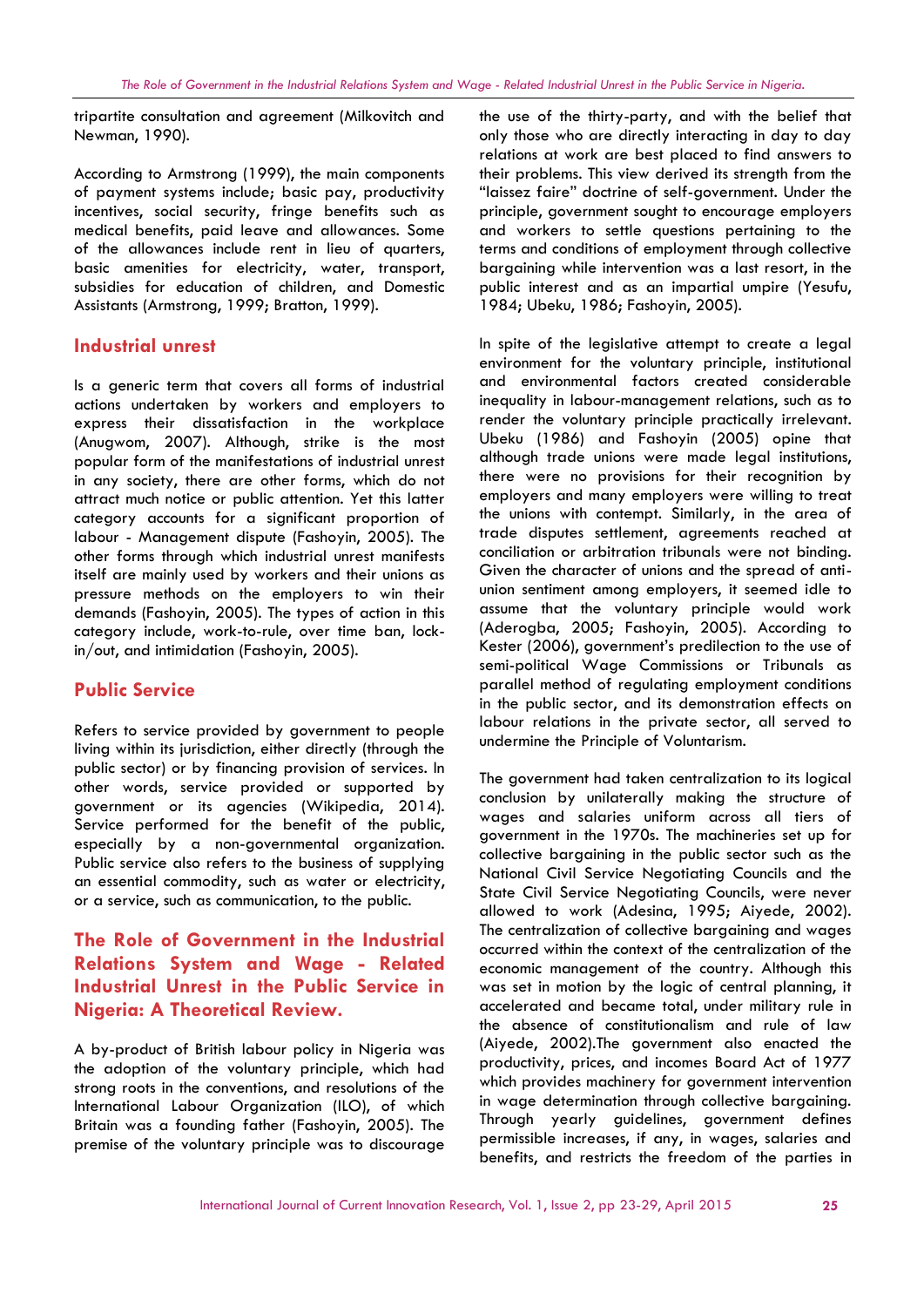the use of the collective bargaining process (Fashoyin, 1986; Adesina, 1995).

According to Tajudeen and Kehinde (2007), Industrial relations policies are embodied in legislations, official pronouncements and direct action of government. In the case of Nigeria, an under developed capitalist country, these policies are best understood in terms of labour control strategies. Although, government policies on industrial relations are anchored on what is called guided democracy and limited intervention, the evidence on the ground negates this. Rather what obtains is unguided authoritarianism and reckless intervention in the industrial relations scene.

In Nigeria's public service the role of the government in wage determination has become so prominent, and has continued to generate much debate over what should be the limits of Nigeria government's intervention in industrial relations. Through this role, the government has also seriously infringed on the rights of the average Nigeria workers to strike action and their rights to freedom of association. Contrary to this, an important role or duty of the state anywhere around the globe should be towards the protection and guarantee of the freedom of association to workers and trade union recognition, as a basis for harmonious labour-management relationship (Yesufu, 1984; Adesina, 1995). The over-bearing influence of government in public service wage determination has been variously blamed by industrial and labour relations scholars for the frequent wage crisis that leads to industrial unrest. Government has the penchant for taking unilateral decisions on wages which it imposes on all concerned without due consultations. These decisions most times do not go down well with the unions and their resistance usually ends up in industrial unrest (Kester, 2006).

Historically, political developments in Nigeria have influenced the formulation and implementation of industrial relations policies at a degree that sometimes betrays the poor state of the political culture (Fashoyin, 2005). In colonial times, political consideration played a considerable role in evolving the voluntary policy and in wage determination. The voluntary principle was so conveniently breached, as often as the political considerations of the ruling elite dictated (Yesufu, 1984; Ubeku, 1986). During self government and after independence, regional and federal governments evolved industrial relations policies whose innovation or intellectual philosophies were largely influenced by the political dictates of the period and the political inclinations of the ruling

elite (Fashoyin, 2005). For example, competitive wage awards led to a call for avoiding any other policy that would seem likely to lead to political influences and considerations entering into determination of wages (Yesufu, 1984; Fashoyin, 1987).

Throughout the two decades of military rule, public policies mirrored the political calculations of military regimes and equally the political values of the elites (Fashoyin, 2005). Thus, the response of the military to union demands, wage issues and all forms of industrial action have reflected the political circumstances of military administrations. The setting up of periodic Wage Commissions and Tribunals since colonial times up to the present has in itself reflected the political imperatives of these periods (Fashoyin, 2005). There is no doubt that the direction of industrial relations will continue to respond and be developments in the political environment, in part by the political orientation of the ruling elite and in part by the leadership of the trade union movement (Fashoyin, 2005). Obviously, what impacts these have on the industrial relations framework will in turn depend on the broad political structures in place and the extent of political involvement of the union. Also, it will critically depend on the degree to which policy makers and party politics interfere in industrial relations institutions.

According to Olugboye (1996) and Yusufu (2009), military operates a totalitarian regime characterized by suppression, repression and suspension of constitutional rule, arbitrariness and unilateralism. Over the years, the first casualty of military coup is trade union. As part of the pressure groups in society, the trade union has always been at the receiving end of harsh military policies (Yusuf, 2009). More than any other time, trade unions suffer from harsh and repressive government policies during military rule. Along with other pressure groups in the society, trade unions are prevented from holding rallies, embarking on strikes and other legitimate activities of trade unions (Omole, 1991; Fajana, 2000). As an important actor in Nigeria's industrial relations system, military governments are often arbitrary in dealing with labour-management issues. Adesina (1994) for instance, argues that since the Military adopts ideology that legitimizes its continuous supra constitutional role in politics, repression is not an impossible outcome.

Democratic governments in the country like the military are also known to engage in harassment, intimidation and arrest of labour leaders especially when they embark on strike (yusif, 2008). Successive civilian governments in Nigeria have engaged in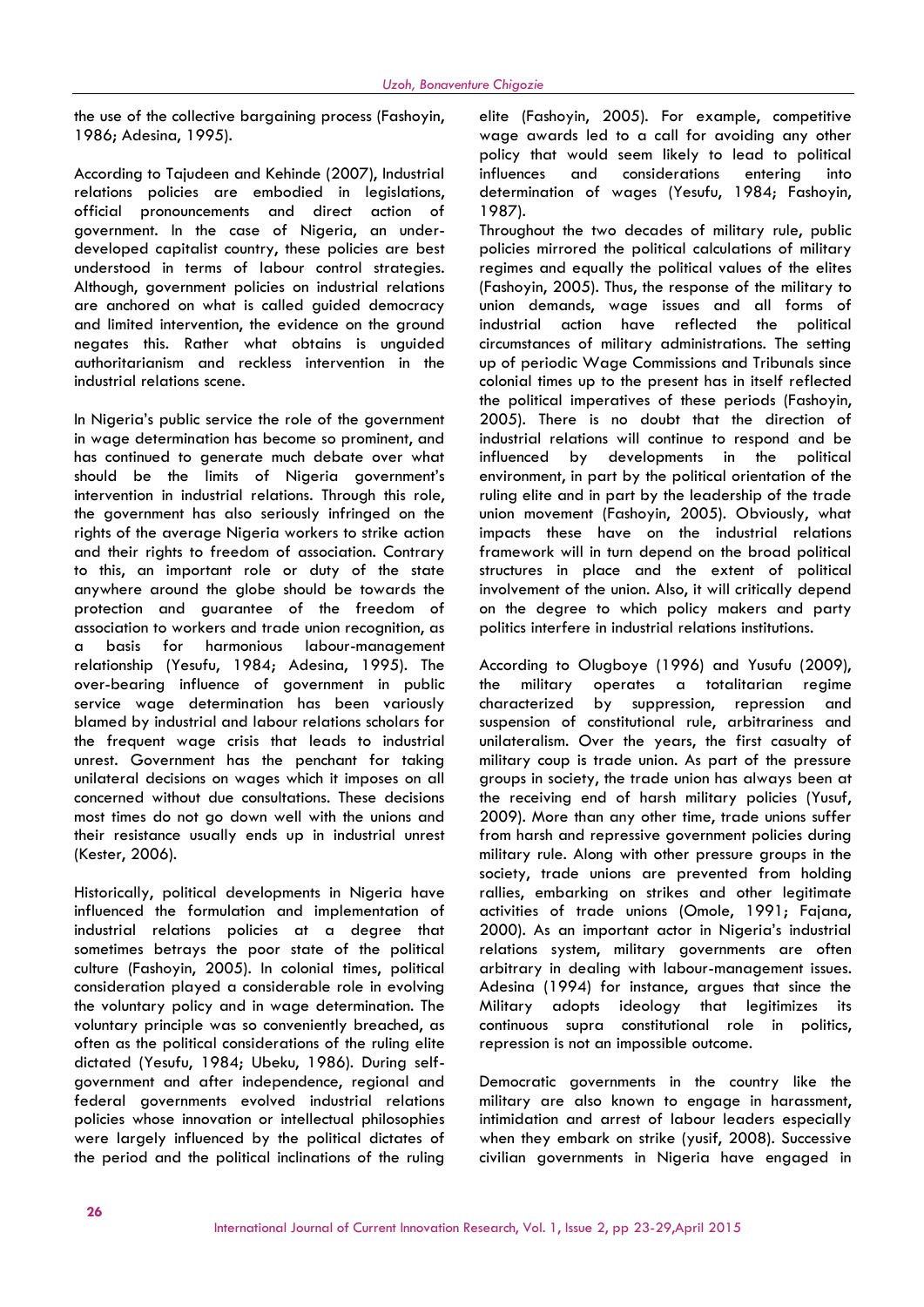interference with trade union organizations in the country (Jiminiwa, 1996). In the current political dispensation, the dominance of retired military officers is obvious and profound. This factor has an enormous impact on the nation's political climate and especially on the attitude and actions of political office holders. The effect on the industrial relations system is the evidence of intolerance of government towards principal actors, especially workers and their unions. Such actions as the enforcement of "no work no pay" clause, refusal of government to implement collective agreements attest to this fact (Sokunbi, Jiminiwa and Onaeko, 1996; Yusuf, 2009). In spite of the obvious similarities in the attitude of military and civilian governments towards industrial relations, it must be stressed that democratic rule provides a healthier environment for the process (Yusuf, 2009). For instance, while the rule of law is completely abolished under the military, the same tenet thrives in democracy. Many industrial relations issues have been resolved by the court in the current political dispensation. Examples include the court resolution of the nationwide strike organized by the Nigeria Labour Congress in December 2004, the reinstatement of sacked university of Ilorin Lecturers, and several other court injunctions restraining government from tampering with the employment conditions of workers (Abu, 2007; Yusif, 2008; Yusuf, 2009)

The theoretical thrust of this paper is the labour process theory. Braverman (1974), the proponent of labour process theory followed Karl Marx in arguing that work within capitalist society was alienating. Braverman examined the nature of class in the United States of America over a period of 100 years from the time he wrote and argued that the process of class formation is largely directed by changes in the nature of work in capitalist society. Capitalism involves the maximization of profit which results in the accumulation of capital. In pursuing this end, the labour process has been transformed over a period of 100 years. This transformation has important consequences for the formation of classes.

The relations of production in capitalist society according to Braverman (1974), is that of dominance and subordinacy. Workers are subject to the authority of employers and their work is controlled from above. Braverman sees this as the hallmark of the working class condition and from this point claims that there has been a progressive proletarianization of the workforce in the United States. Tasks are broken down into simple operations and directed and organized from above. As a result, the worker controls less and less of the work process which now

more and more coordination from management. Again, Skill and initiative are steadily removed from work. This development applies not only to manufacturing industry but to work in general. The gulf between the ruling class and the working class is also widening.

Braverman (1974) further stresses that this development has been accompanied by the transformation of the bulk of the population into employees of capital. The vast majority of the workforce is either directly employed by private industry or by the state, which he regards as agent of capital. The self employed craft man, the farmer who owns his small holding and independent professional in practice are steadily disappearing and entering the ranks of wage earning and salaried employees. The goods and services required for subsistence are increasingly supplied by capitalist enterprises, and the population is less and less able to supply its own needs outside this capitalist market. As a result, the worker must sell his labour power in order to subsist and therefore becomes increasingly dependent on capital and forced to subsist to its control.

Braverman's labour process theory helps us to have a better insight into the condition of the workers in Nigeria's public sector where the government is the only employer of labour. The gulf between the elite and the working class people is widening everyday as a result of the disappearance of the middle class. According to Cheeka (2009), a sizeable proportion of Nigerian workers receive pay that is nothing but a starvation wage. Today, over 75 percent of them live in conditions not far removed from barbarism. Any demand for decent wages is presented by the ruling elite as unaffordable and something that will do terrible damage to the economy. The Nigeria Labour Congress (NLC) (2009) opines that all over the world, salary increase in the Public Sector is underlined by the principle of equity and the need to bridge social inequality in the face of widening economic and social gaps amongst citizens of a country. In Nigeria, while workers' salaries increased by 15 percent between 2006 and 2007, those of political office holder increased by over 800 percent (NLC, 2009). The 2008 increase in their compensation package has been doubled (NLC, 2009), this situation has always led to incessant labour unrest occasioned by workers' demand for better wages.

Rowlinson and Hassard (1994) have argued that Braverman by adopting the economics of Baran and Sweezy (1966), departed considerably from orthodox Marxism. According to them, the labour process theorists abandoned such central Marxist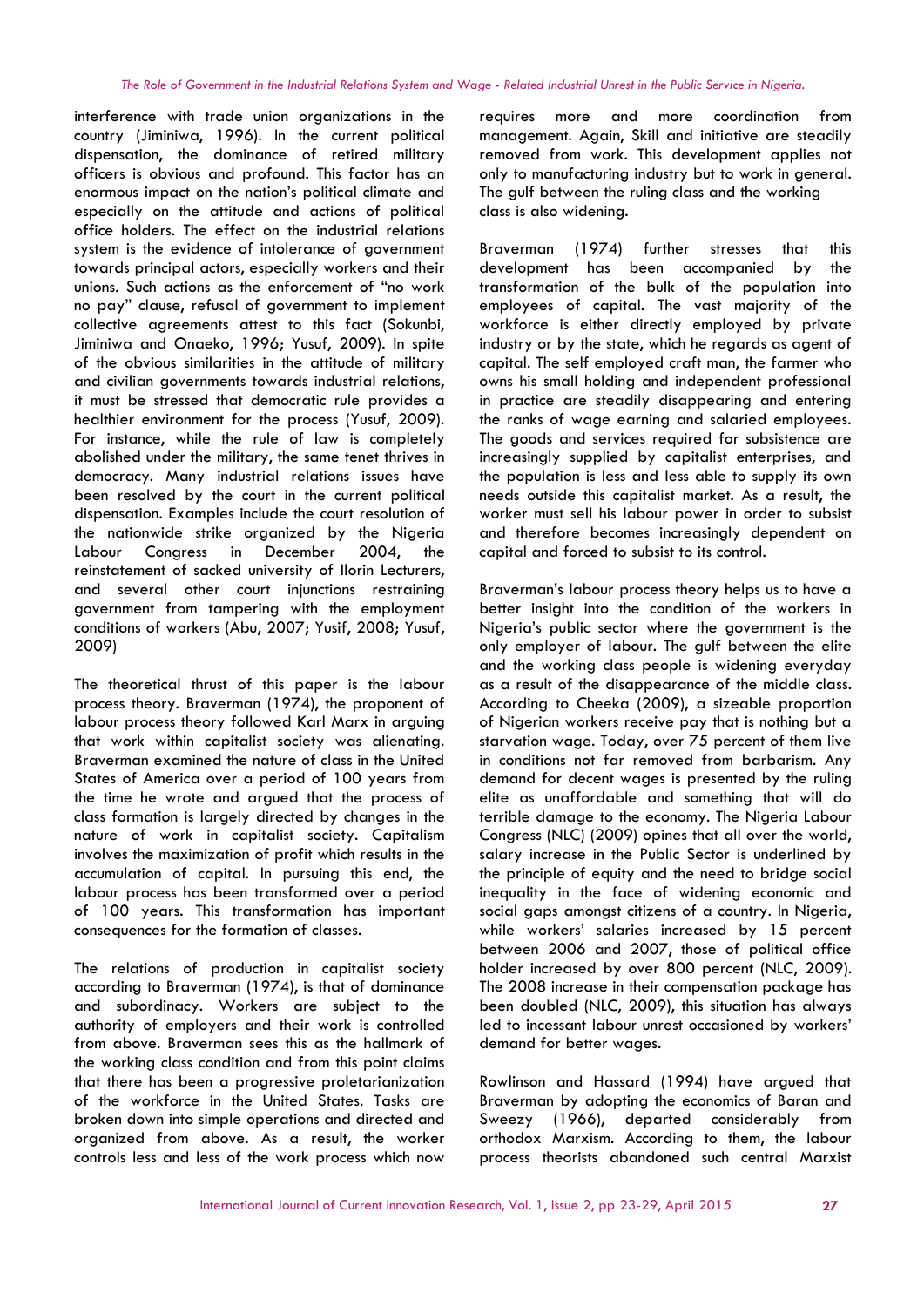tenets as the labour theory of value and the law of the tendency of the rate of profit to fall, concentrating instead on struggles over relations of dominance and subordination. Thus, the connection with Marxian political economy is largely severed, and becomes difficult to distinguish labour process theory from radical organization theory (Rowlinson and Hassard, 1994). In spite of these criticisms the theory remains very useful in providing a better understanding of a study of this nature in Nigeria.

### **CONCLUSION**

It is no longer news that in Nigeria the government plays some kind of domineering and overriding role in the industrial relations system. Government takes undue advantage of its position as the largest employer of labour in the public sector and at the same time making the laws that regulate the industrial relations system. It arrogates to itself the role that both employers and employees ought to perform in industrial relations. Although, government sets up councils to negotiate wage increases and other conditions of employment in the public sector, events in recent years have shown that government has taken over the system of wage determination in Nigeria.

Instead of allowing collective bargaining to prevail, government resort to establishing wage commissions as a means of fixing and reviewing wages. Consequently, collective bargaining has been relegated to the background in the public sector, and workers frequently respond to this fundamental anomaly using the instrument of strike action. Government's over – bearing influence in the form of direct interventions, unilateral actions, and wage impositions do not augur well for the development of the country's industrial relations system.

### **References**

- Abu, P. B (2007), An Appraisal of the Trade Union Amendment Act of 2005 in Relation to Current Labour – Management Relations in Nigeria. International Journal of African and African American Studies, Vol.vi, No.1.
- Aderogba, K. O. (2005) Bargaining Structure in Nigeria: Past Present and Future, In Omole, I. (ed) Contemporary Issues in Collective Bargaining in Nigeria. Ibadan: Cadalad Nig. Ltd.
- Adesina, J. (1995) State, Industrial Relations and Accumulation Regime in Nigeria: Reflections on Issues of Governance. Ibadan Journal of Social Science, 1(1): 1- 26.
- Adesina, J.O. (1994) Labour in the Explanation of an African crisis: A Critique of Current Orthodoxy: The Case of Nigeria. CODESRIA.
- Aiyede, E. R. (2002) Decentralizing Public Sector Collective Bargaining and the Contradictions of Federal Practice in Nigeria. African Study Monographs, 23(1),11-29.
- Anugwom, G. A. (2007) Industrial Relations System in Nigeria. Enugu: Rhyce Kerex Publishers.
- Armstrong, M. (1999), A Handbook of Human Resource Management Practice, 7<sup>th</sup> Edition. London: Kogan page .
- Babawale, T. (1991) Crisis Adjustment and Popular Empowerment. In CDHR: Nigeria: Non- Governmental Organizations and Democracy, Lagos: Fredrich Ebert Foundation.
- Baran, P. and Sweezy, P. (1966) Monopoly Capital. New York: Monthly Review Press.
- Bratton, J. (1999) Human Resource Phenomenon. In Bratton and J. Gold (eds) Human Resource Management: Theory and Practice, Second Edition. London: Macmillan Press Ltd.
- Braverman, H. (1974) Labour and Monopoly Capitalism. New York: Monthly Review Press.
- Cheeka, D. (2009) Nigeria: Living Wage a Must. In http://www.marxist.com/nigeria-living-wage-a must.htm. Retrieved 28/11/11.
- Duncan, C. (1989) Pay and Pay Systems. In B. Towers (ed.) Handbook of Industrial Relations Practice. London: Kogan page
- Fajana, S. (2000) Industrial Relations in Nigeria: Theory and Features. Lagos: Laofin and Company.
- Fashoyin, T. (1980), Industrial Relations in Nigeria. Ibadan: Longman.
- Fashoyin, T. (1986). Incomes and Inflation in Nigeria. Lagos and London: Longman .
- Fashoyin, T. (1987) Collective Bargaining in the Public Sector: Retrospects and Prospects. In T. Fashoyin (ed), Collective Bargaining in the Public Sector in Nigeria. Lagos: Macmillan.
- Fashoyin, T. (2005) Industrial Relations in Nigeria, Second Edition. Lagos: Longman.
- International Labour Organization (1992) Minimum Wages: Wage Fixing Machinery, Application and Supervision Report III (Part 4B) (General Survey). International Labour Conference, 79<sup>th</sup> Session, Geneva.
- InvestorWords (2015), Government. In http://www.investorwords.com/16458/governme nt.html
- Kessler I. (2000) Remuneration Systems. In Bach and K. Sission (eds.) Personnel Management. Oxford: Blackwell.
- Kessler, I. (1995) Reward system. In J. Storey (ed.) Human Resources Management: A critical text.